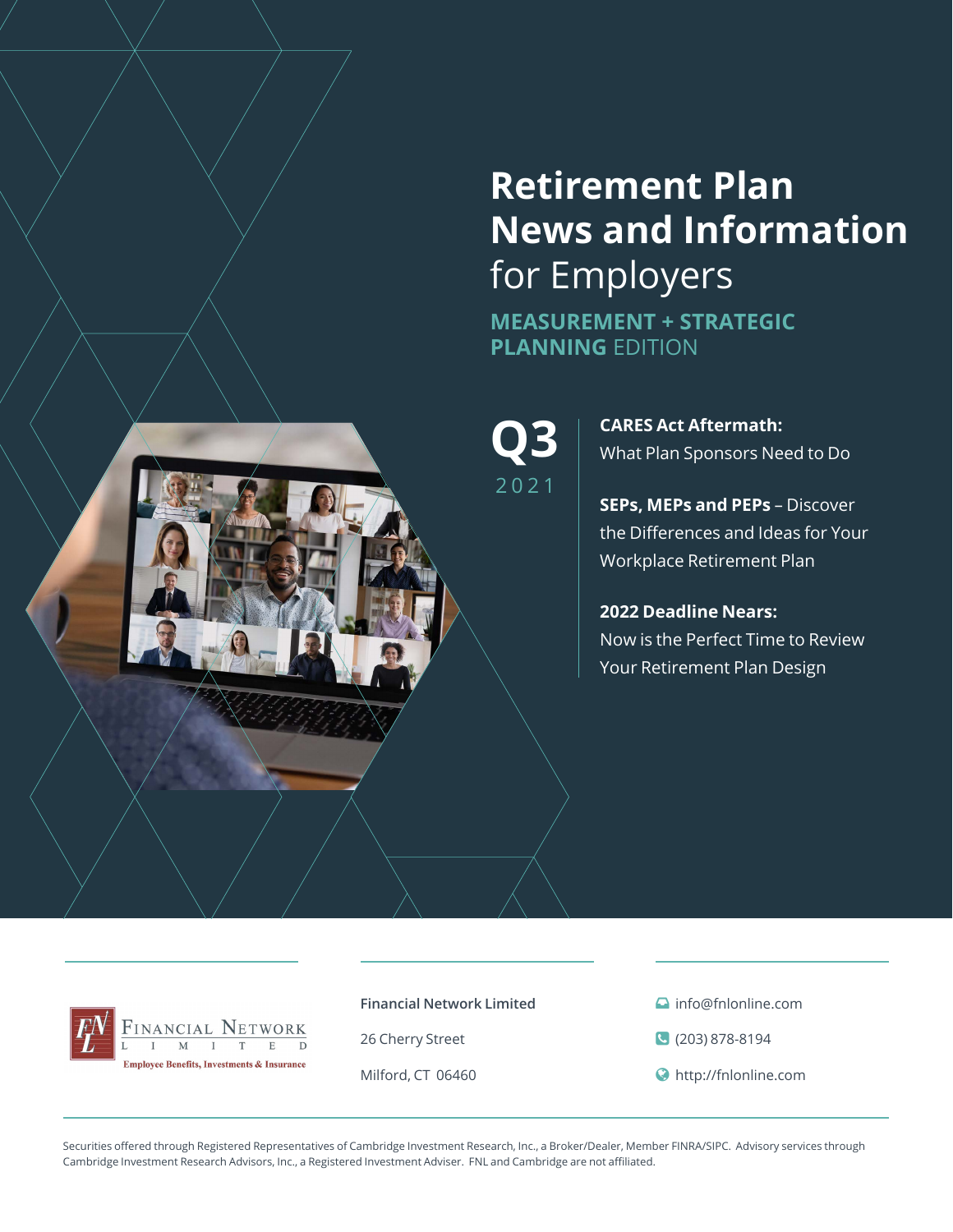# **CARES Act Aftermath: What Plan Sponsors Need to Do**

## **PANDEMIC RELIEF MAY BRING ADMINISTRATIVE PAIN TO PLAN ADMINISTRATORS**

## $\mathsf{fin}$   $\blacktriangleright$

Post-CARES Act clean-up. What plan sponsors need to know about subtle retirement plan changes, updates and things that stayed the same.

## **#401kCompliance #CARESAct #Employers**

The CARES Act gave plan participants quick access to funds during the COVID crisis. Although only about 6% of participants took advantage of the options offered.<sup>1</sup> However, as a plan sponsor you must understand your own obligations and how to keep your plan in good standing.

In most cases, the Coronavirus Aid, Relief, and Economic Security (CARES) Act did not change administrative procedures; however, it did raise a few compliance questions. With the subtle complexities involved, it is a best practice for plan sponsors to stay in close communication with their trusted administrator and, if necessary, ERISA counsel.

### **Coronavirus-Related Distributions**

The CARES Act allowed qualified individuals to receive a "coronavirus-related distribution" ("CRD") in the year 2020. Generally speaking, to qualify, a person or their spouse must have been economically affected by, or diagnosed with, COVID-19.

#### **What the CARES Act allowed:**

**—** Withdrawing up to \$100,000 from their retirement plans and/or IRAs.

- **—** Allows recipients to be taxed on the distribution over three years.
- **—** Allows recontribution the amount received to the distributing plan or IRA or to another plan or IRA within three years after the date the distribution was received.

#### **A FEW QUESTIONS RAISED:**

#### **1. Is a plan required to accept a recontribution of a CRD?**

No. While CRD repayments are considered rollovers, a plan is not required to accept them. If the plan does not accept rollovers, it does not have to be changed to accept rollovers or recontributions. A plan that does accept rollovers should review the recontribution of a CRD under the same procedures that apply to any other rollover contribution.

#### **2. Is a recontribution of a CRD a rollover?**

Yes. A plan administrator accepting a recontribution of a CRD must reasonably conclude that the recontribution is eligible for rollover treatment.

Even if a plan did not make CRDs available, qualified individuals who received distributions under existing plan provisions, either as in-service withdrawals or termination distributions, can designate those distributions as CRDs. This could, for example, make a hardship withdrawal eligible for recontribution.

**<sup>—</sup>** Waived the 10% excise tax for early distributions (pre-age 59 1/2).

Vanguard. "Revisiting the CARES Act and its impact [on retirement savings." January 2021.](https://institutional.vanguard.com/VGApp/iip/site/institutional/researchcommentary/article/InvComRevisitCARESActImpact)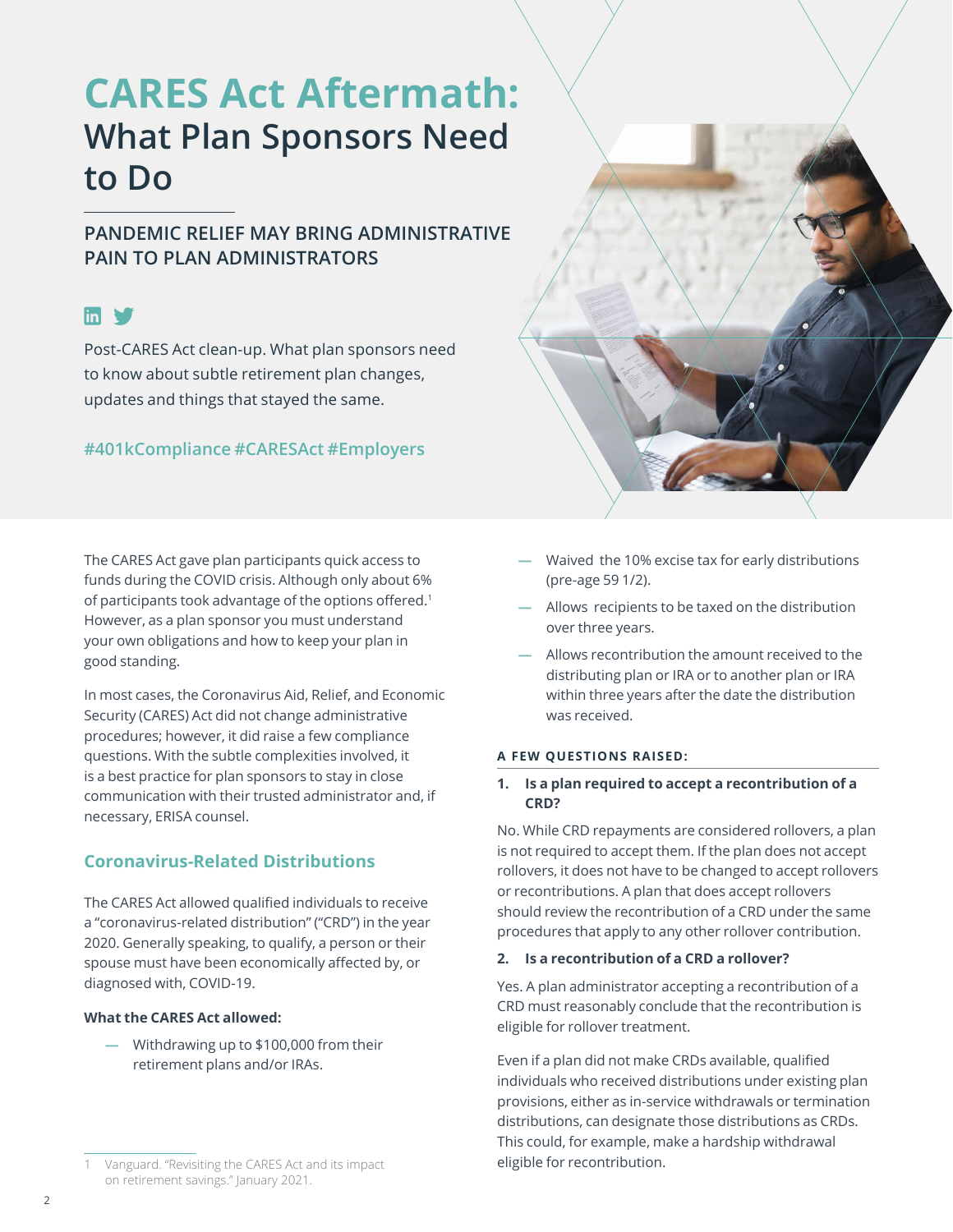Participants who received distributions may be informed of their ability to repay CRDs if they find they didn't need the entire amount they withdrew.

#### **3. How do recontributions of a CRD impact the amount already reported as taxable income?**

Individuals may report one-third of the CRD amount as taxable income in each of three years, beginning with 2020. Alternatively, individuals may report the entire amount as taxable income on their 2020 tax returns and pay the associated taxes. *However, the participant's tax reporting is irrelevant from a plan perspective.* 

An individual may recontribute all or any portion of the CRD as a rollover to a plan or IRA within three years of receipt and avoid taxation on that amount. Any participant is responsible for obtaining his or her own tax advice.

## **Coronavirus-Related Loans**

#### **What the CARES Act changed:**

- **— Limits increased.** The CARES Act increased the \$50,000 limit on loans to \$100,000 and the cap of 50% of the borrower's vested balance to 100% for loans from defined contribution plans for qualified individuals made from March 27, 2020 through September 22, 2020.
- **— Repayments delayed.** Qualified individuals could elect to defer repayments on their plan loans that would occur from March 27 through December 31, 2020 for up to one year. Repayments for such a loan are adjusted to reflect the delayed due date and any accrued interest during the delay when they resume. The delay period is ignored in determining the five-year maximum period for a plan loan.

#### **A FEW QUESTIONS RAISED:**

**1. Must plan administrators provide notice to current employees who have outstanding loans that changed?** 

Qualified individuals who suspended loan repayments should have been notified that repayments resumed and that their loan was re-amortized for the remaining period of the loan to account for the accrued interest during the suspension period.

#### **2. How will a loan "rolled in" from a prior employers' plan by a new employee impact the plan?**

Nothing changes. If a plan accepts rollovers of loans from other plans, the plan's existing procedural rules still apply.

#### **3. What happens to the loans of newly exited employees?**

Nothing changes. Most plans do not permit former employees to take plan loans and require repayment of loans upon employment termination. These plans are not required to change. If a plan permits terminated employees to continue to repay outstanding loans, normal procedures apply.

#### **4. Should special guidance be given to employees who took a CARES Act loan and are about to retire?**

No special notice is required, and normal loan procedures will apply. If a CARES Act loan has been taken, it is still a plan loan and normal disclosures will suffice.

## **Minimum Required Distributions**

#### **What the CARES Act changed:**

**—** For 2020, all minimum required distributions were suspended.

#### **A FEW QUESTIONS RAISED:**

#### **1. Was this required?**

Most administrators suspended these payments, but the plan sponsor had discretion as to whether to implement the suspension. Payments for 2021 are required to be paid by December 31, 2021 (or April 1, 2022 for initial required distributions for 2021).

### **What Else Should I Know?**

One other thing to keep in mind is to speak with your plan administrator because plan amendments for the CARES Act provisions implemented are required by the end of the 2022 plan year (the 2024 plan year for governmental plans).

**While we look towards recovery, a lot of has changed, but most has stayed the same. Hopefully, these detailed particulars were helpful as you oversee your company's retirement plan. As you know, managing a retirement plan is no walk in the park, so when you have questions and would like to discuss in more detail, we are always here to help.**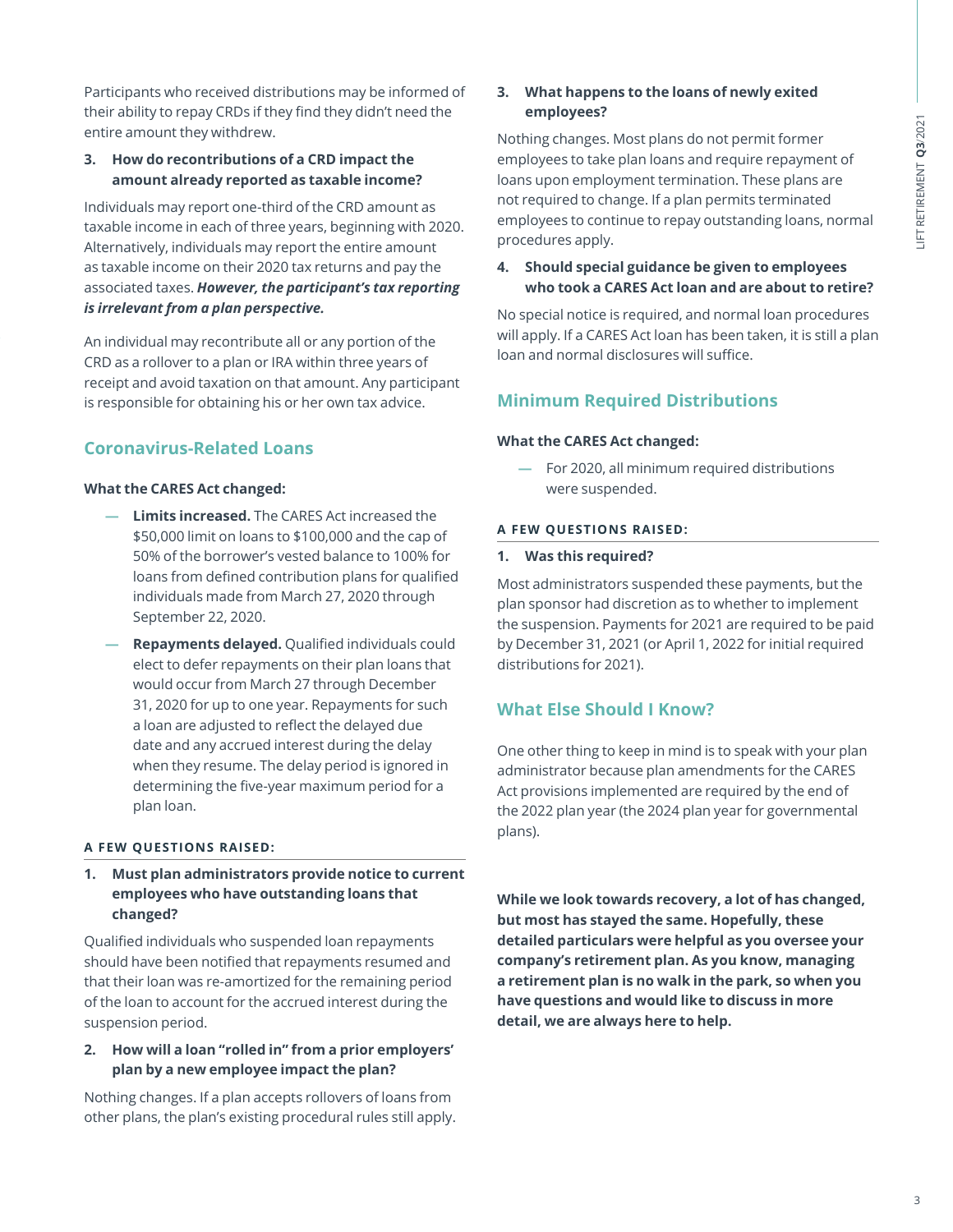## **SEPs, MEPs and PEPs – Discover the Differences and Ideas for Your Workplace Retirement Plan**

## $\mathsf{lin} \blacktriangleright$

What are SEPs, MEPs and PEPs? Which one is right for your company's retirement plan?

**#SEP #MEP #PEP #401(k) #QualifiedPlans**

**Just ask anyone: Uncle Sam and the retirement industry love acronyms. Another was added in December 2020—PEP—which conveniently rhymes with MEP and SEP. The**  three plan types are 401(k) cousins<sup>1</sup> meaning **they share many fundamental similarities, and their main differences relate to the administrative models they use.** 

If you don't speak fluent tax code or understand complex legal jargon, you are in the right place! We're going to break down a few of the 401(k) abbreviations you may have heard about lately because once you know what the acronyms stand for, they really start to make sense.

## **What is a SEP?**

A **Single Employer Plan** (SEP)2 is, as the name implies, sponsored by a single employer, including any controlled or affiliated group members. This is what most people think of when referencing a traditional 401(k) plan. A SEP is often the plan of choice for large, medium and small businesses as it can be easily customized to meet specific company needs. With a SEP, employers have total control over plan decisions and can work with a retirement plan specialist to help with fiduciary responsibilities.

## **What is a MEP?**

A **Multiple Employer Plan (**MEP) is a retirement savings plan where multiple employers participate in a single plan. It is sponsored by one entity and adopted by one or more others, but here is the kicker: they need to share a common thread. Participating employers can't be related tax-wise but they are often members of an association or professional employment organization.

4

SEP can also refer to a Simplified Employer Plan, an IRA-based plan for self-employed individuals or small business owners with a few employees.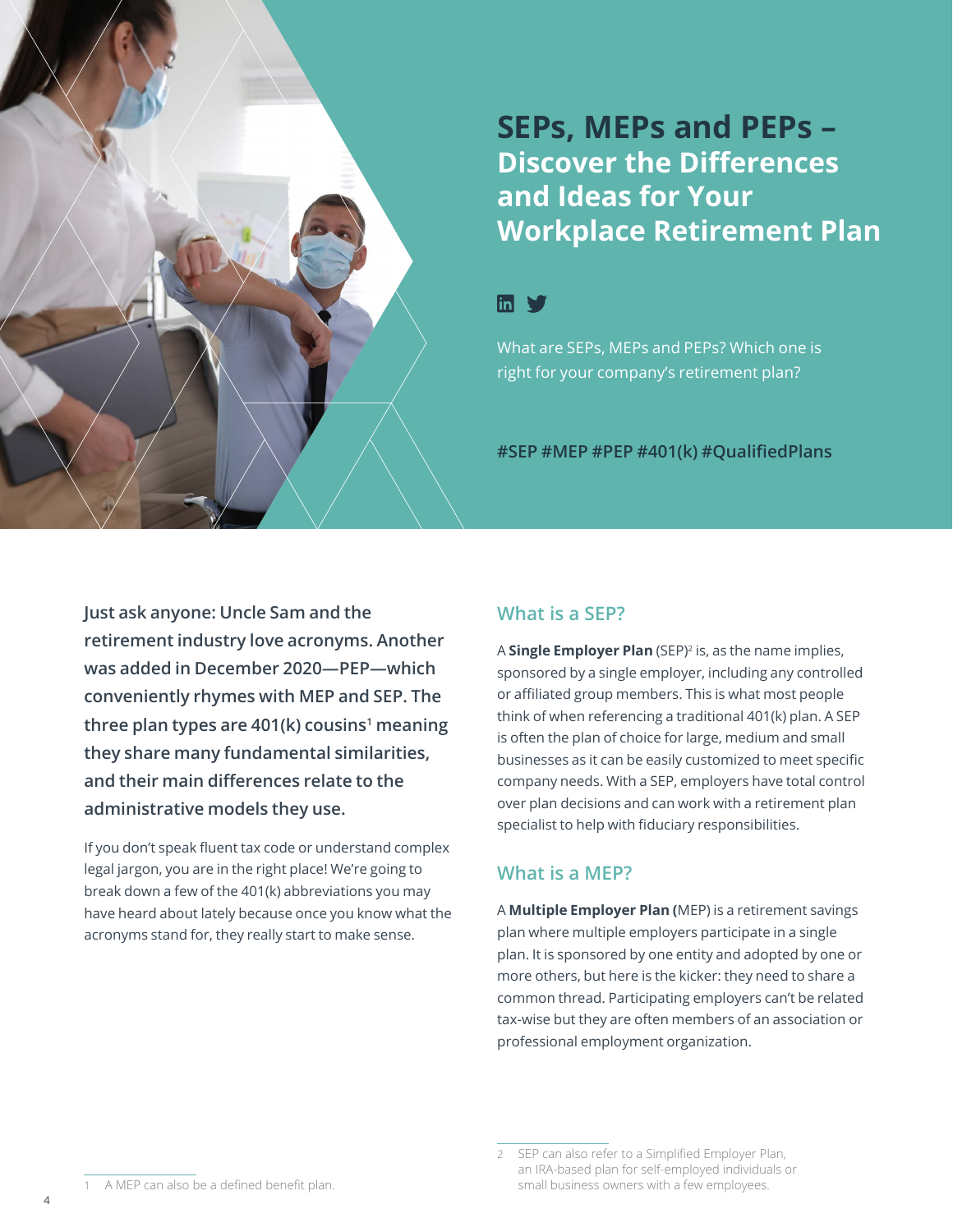While there are various ways to set up a Multiple Employer Plan, to keep it simple, when we use the MEP acronym in this article, we are referring to a closed MEP. Member companies of a closed MEP are not required to file an individual 5500 report, undergo an annual plan audit and acquire individual ERISA bond protection.

### **What is a PEP?**

A **Pooled Employer Plan** (PEP) is a pooled retirement plan, a type of Multiple Employer Plan that allows two or more unrelated employers to participate in a single plan. It's the new kid on the block, created by the SECURE Act of 2020 with an effective date of January 1, 2021. A PEP is offered by a group of employers who outsource all administration to yet another acronym—a PPP, or Pooled Plan Provider—a 3(16) fiduciary who establishes and administers the PEP.

The PPP is an important part of the PEP and has three fundamental models:<sup>3</sup>

- **—** PPP is a TPA or advisor with no service provider affiliates or proprietary funds in a completely unbundled and unconflicted situation.
- **—** PPP selects either affiliates as service providers or proprietary funds in a partially bundled solution.
- **—** PPP uses affiliates and proprietary funds in a fully bundled approach.

## **How Do They Stack Up?**

As with any solution, there are advantages and disadvantages; the same is true for selecting a type of 401(k) plan. There are so many variable options with each plan type, so here are a few key points to consider:

**CUSTOMIZATION:** SEPs offer the highest level of customization as each employer can build a plan to meet their specific goals. By contrast, MEPs and PEPs are built with the best interests of many in mind so individual employers may be limited on the elements they can customize.

**TIME COMMITMENT:** One of the key benefits associated with MEPs and PEPs is the ability to outsource administrative duties. This same sentiment is true within a SEP when you select specialized service providers committed to taking on fiduciary duties.

**RESPONSIBILITY:** No matter what, if you offer a retirement plan to your employees, you will carry some level of fiduciary responsibility. All 401(k)s plans allow you to offload plan operations and investment decisions to 3(16) Plan Administrator and a 3(38) Discretionary Advisor; the main difference with MEPs and PEPs is that both are determined by the plan; whereas, with a SEP, you have the ability to select all service providers.

**TENURE:** SEPs and MEPs have been around for a long time and are known entities. PEPs are still fresh out of the box and their effectiveness has yet to be determined.

#### **HAVE QUESTIONS?**

Call us today or schedule a virtual meeting to discuss which plan type could be best for your business.

3 Moore, Rebecca. "The PEP Opportunity." Plansponsor.com. September 2, 202[0.](https://www.plansponsor.com/in-depth/the-pep-opportunity/)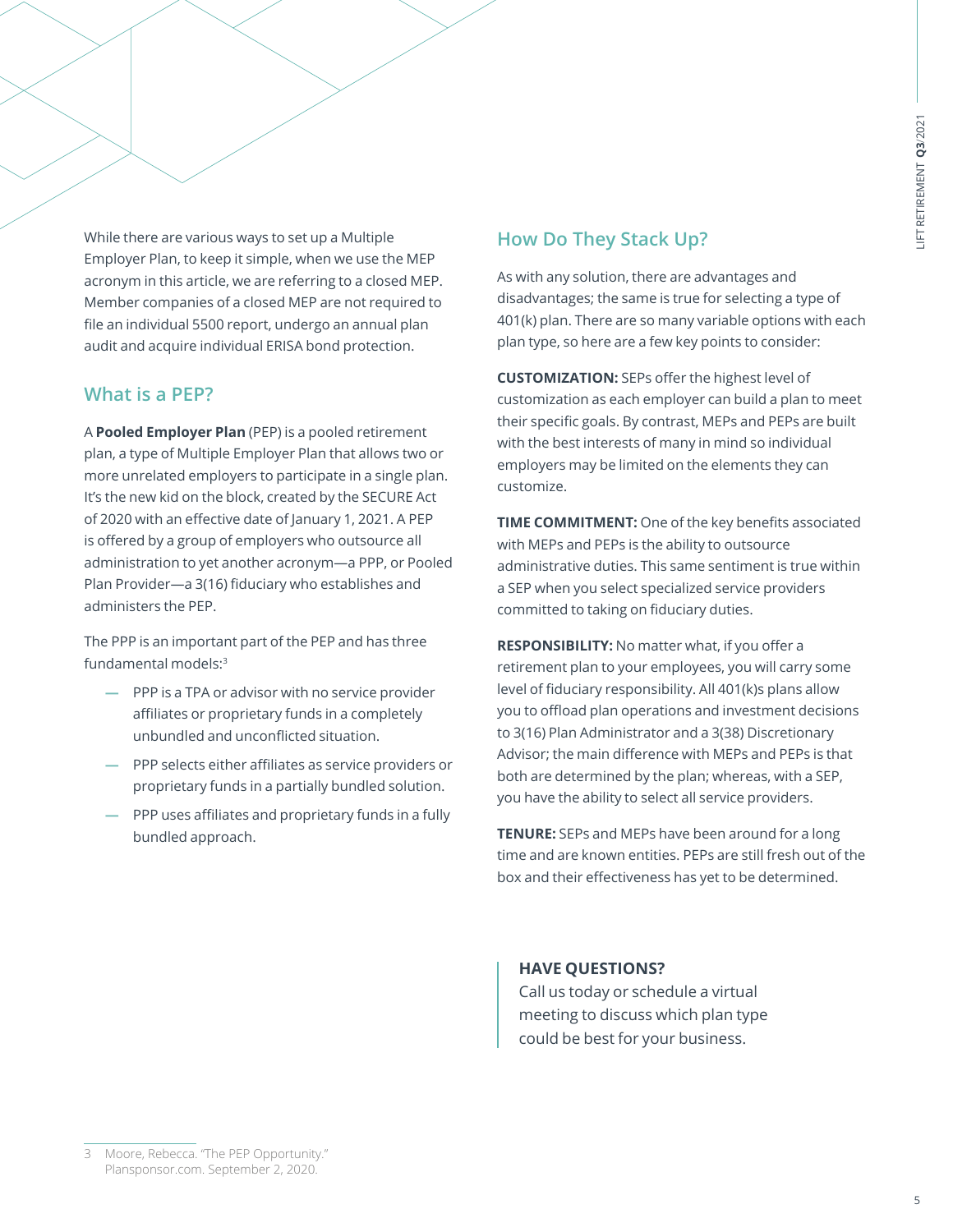## **2022 Deadline Nears:**

## **Now is the Perfect Time to Review Your Retirement Plan Design**

## **In V**

Employers have a window of opportunity before next year to update their retirement plan designs and take advantage of a potential pandemic recovery. Learn about the Cycle 3 restatement deadline and what it means for your retirement plan.

**#retirementplandesign #401kupdates** 

## **For the millions of business owners that offer a workplace retirement plan, the COVID-19 pandemic created many financial difficulties.**

However, as the economic climate improves, there is an opportunity for employers to refresh their company's retirement plan. With an important plan document restatement deadline happening in 2022, there's never been a better time for employers to reevaluate their current plan design and, if necessary, add or update features that align with their business objectives and retirement plan goals.

## **Cycle 3 Deadline Is Next Year**

Every six years, the IRS requires business owners to restate their pre-approved qualified retirement plan documents to ensure they are up-to-date and compliant with current regulatory and/or legislative changes. **A restatement means the plan document must be completely rewritten to reflect mandatory regulatory changes**, as well as any voluntary changes made to the plan since the last update. But don't worry, this is very normal and nothing to fear.

The latest restatement cycle for these plans began on August 1, 2020 and will close on July 31, 2022. It's known as "Cycle 3," since it's the third restatement period required under the pre-approved retirement plan program.

Since the last restatement period that ended in April 2016, there have been several legislative and regulatory changes that impact retirement plans. However, this restatement period doesn't include regulations introduced in the Setting Every Community Up for Retirement Enhancement (SECURE) Act and the Coronavirus Aid, Relief, and Economic Security (CARES) Act. They must be addressed in separate, good faith amendments.

Restatement is mandatory. Plans that haven't complied by the deadline could face penalties from the IRS. Even newly established or terminating plans need to restate their plan documents.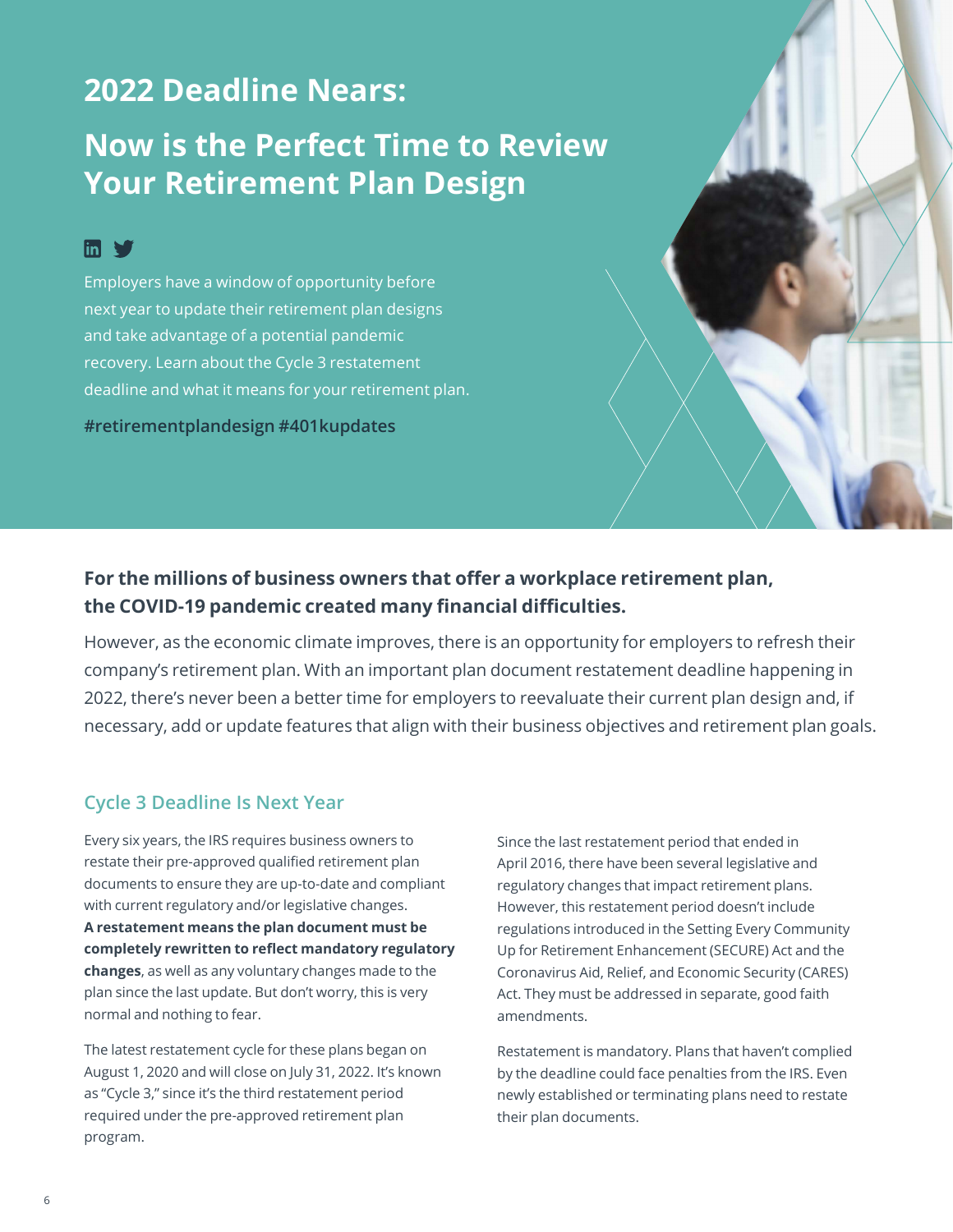

The restatement period provides employers with an opportunity to enhance their existing retirement plans — especially in light of the pandemic. Updating the plan's design now could better position business owners, employees and companies for the future.

## **Plan Design Updates to Consider**

Like many employers, you may be looking for ways to prepare your employees more effectively for retirement by increasing focus on plan design, investment performance and financial wellness. With these motivations top of mind, here are some plan design features worthy of consideration:

**1. Automatic savings features:** Adding auto-features like auto-enrollment and auto-escalation may improve plan participation and increase savings rates.

**Auto-enrollment** enables employers to automatically enroll new hires into the retirement plan. To help maximize savings and improve outcomes, employers may want to consider enrolling new employees at a higher deferral rate, such as 6%, rather than the standard 3%. Under the SECURE Act, employers that implement auto-enrollment can also receive a tax credit. Additionally, employees can always opt out if they don't want to participate.

**With auto-escalation**, employees' contributions are automatically increased every year. For example, employers can increase deferral rates by 1% each year up to a maximum of 15% of pay.

- **2. Matching contributions:** Employers experiencing budgetary constraints may consider altering the match rather than terminating it. Instead of matching 100% of a 3% employee contribution, the employer could stretch the match, such as 25% match on a 12% contribution. It costs the same but may encourage higher savings rates since employees must increase deferrals to get the full match.
- **3. Personalized solutions:** Workers value personalized, professional retirement planning education. With personalized income solutions and investment advice more widely available, these options may be worth a conversation.
- **4. Financial wellness and emergency savings programs:** The pandemic was a harsh reminder that many Americans are unprepared for a financial emergency. Financial wellness and emergency savings account (ESA) benefits can support employees as they get their finances back on track and may encourage them to save so they can better weather the next inevitable storm.

The pandemic presented unprecedented challenges for employers that offer retirement plan benefits. With the future looking brighter and the Cycle 3 restatement deadline around the corner, now is the optimal time for business owners to review, and if necessary, update their plan design to confirm it aligns with your company's goals and cash flow obligations.